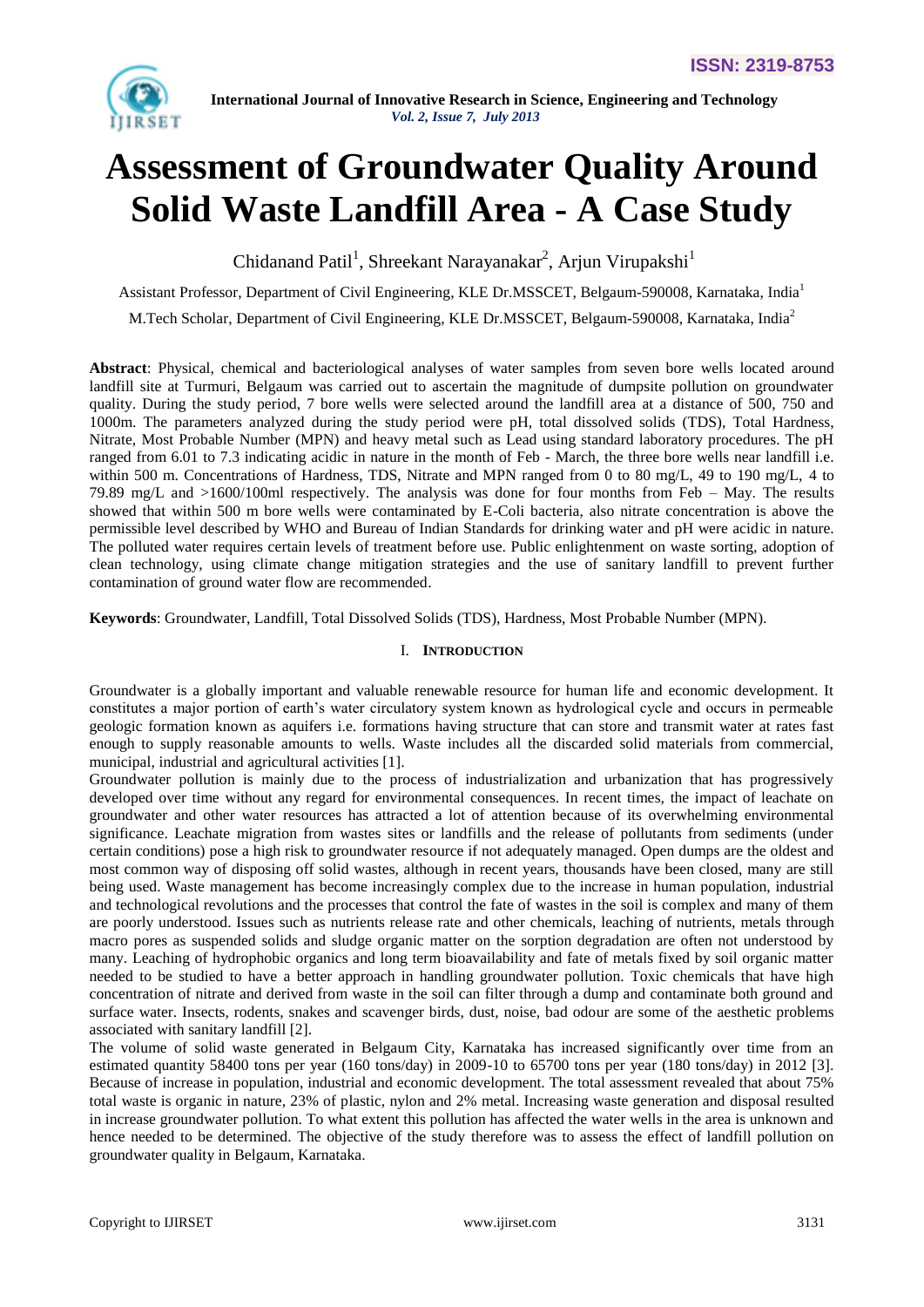



Fig 1.1: Turmuri Landfill Site Belgaum.

#### II. **MATERIALS AND METHODOLOGY**

#### *A. Study Area*

Turmuri landfill site is located at 13km to the west of Belgaum City of Karnataka. It ranges between latitude 16.157 N and longitude 74.77 E. Belgaum has a tropical climate with maximum temperature of  $39^{\circ}$ C in summer, the winters are colder with temp 12°C and heavy monsoon ranges from June to October.

The landfill site spread across 66 acres of land having elevation of 585m. The Belgaum City Corporation disposes nearly 180 tons of garbage every day. However due to increase in population every year nearly 5 percent of garbage is piled on. Nearly 5000 people residing on the surrounding of Turmuri site. Within 1000 m of landfill area have 150 open wells including bore holes. Due to improper maintenance of landfill area the surrounding bore holes have been contaminated.



Fig. 2.1: Samples collected from site

#### *B. Field sampling and water analysis*

The study area having many open wells including bore wells within 1000m around the landfill site. Three bore well samples S1, S2, S3 were collected within 500 m, two bore well samples S4, S5 were collected between 500 – 750 m and two bore well samples S6, S7 were collected within range of 750 – 1000m away from landfill site. Samples were collected and analysed for different parameters at different time intervals.

The most suitable bottles to use are made from polyethylene or glass. All samples should be properly labelled with details of the source, date of sampling, time of sampling and address. Sample containers for bacteriological examinations must be of glass and sterilized before use by heating for sometime at  $180^{\circ}$ C together with their stoppers. The samples should be tested in laboratory within 24 hours from the time of collection [10]. The analyses covered physical, chemical and bacteriological parameters of water samples from each bore well. The qualitative analyses were carried out at the Chemical analysis laboratory. The samples were analysed for pH, total dissolved solids (TDS), total hardness, nitrate (NO<sub>3</sub>) were carried out in the water laboratory using standard methods for the examination of water [10]. The concentrations of heavy metal such as Lead in water samples were determined with flame atomic absorption spectrophotometer. Also, bacteriological assay was used in the determination of Escherichia Coli bacteria. All the results were compared with the World Health Organization (WHO) and Bureau of Indian Standards for drinking water.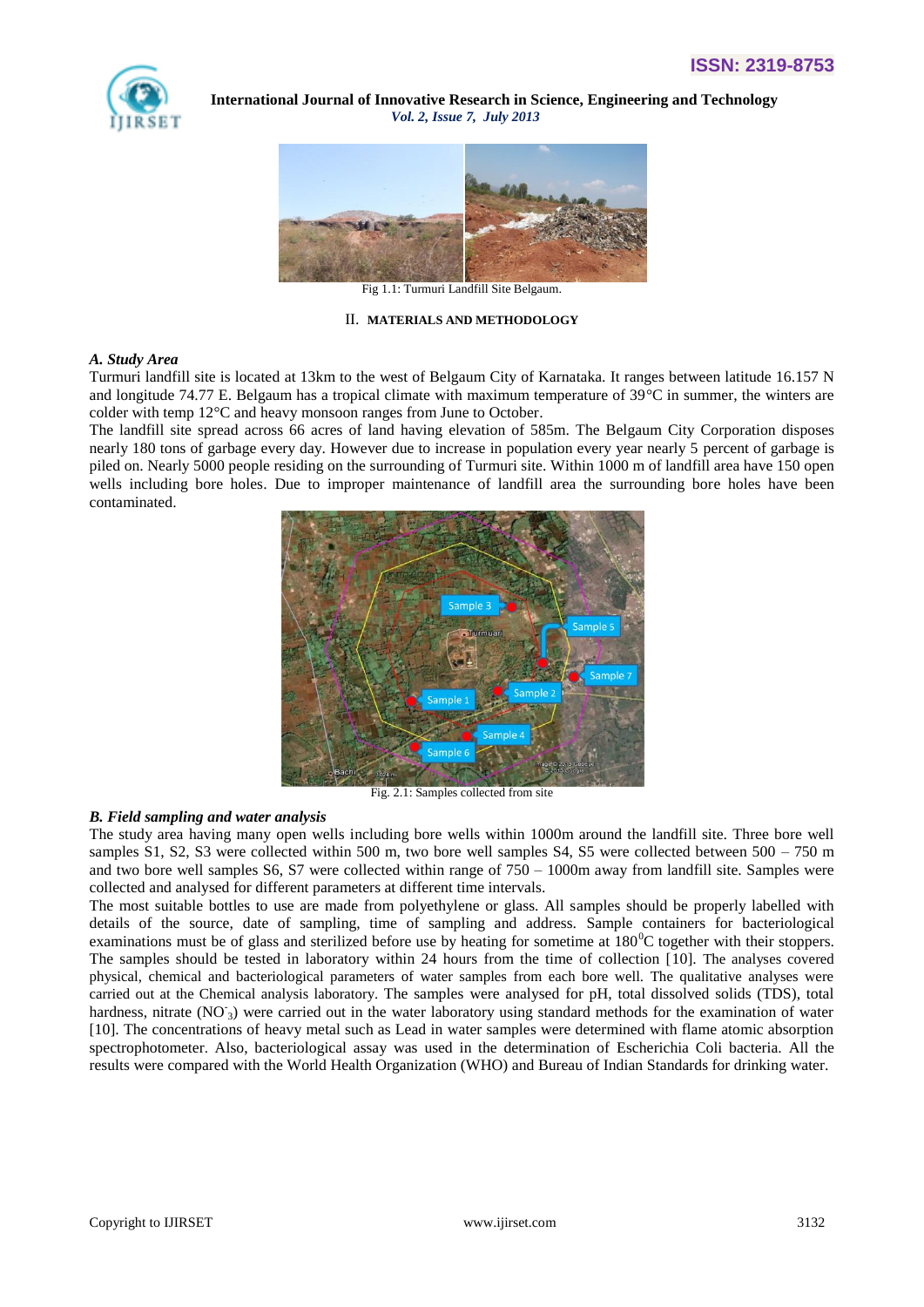

# III. **RESULTS AND DISCUSSIONS**

## *A. Chemical and Bacteriological characteristic of ground water.*

# **1) pH**

|       | TABLE 3.1: Average pH values of water samples from the month Feb-May |                |                |                      |      |      |     |            |  |  |  |  |
|-------|----------------------------------------------------------------------|----------------|----------------|----------------------|------|------|-----|------------|--|--|--|--|
| Month |                                                                      |                |                | As per BIS standards |      |      |     |            |  |  |  |  |
|       | S1                                                                   | S <sub>2</sub> | S <sub>3</sub> | S <sub>4</sub>       | S5   | S6   | S7  |            |  |  |  |  |
| Feb   | 6.0                                                                  | 6.34           | 7.31           | 6.28                 | 6.2  | 6.02 | 7.3 |            |  |  |  |  |
| Mar   | 6.3                                                                  | 6.24           | 7.4            | 6.54                 | 6.82 | 6.35 | 7.4 | $DL - 6.5$ |  |  |  |  |
| Apr   | 6.5                                                                  | 6.54           | 8.04           | 6.56                 | 6.8  | 6.47 | 7.5 | $PL - 8.5$ |  |  |  |  |
| May   | 7.2                                                                  | 6.9            | 7.64           | 6.96                 | 7.3  | 6.9  | 7.5 |            |  |  |  |  |



Fig.3.1: Average pH values of water sample

From the above graph it is evident that except for the well S6 and S7, all other well water samples were acidic in nature for the month of Feb and March, But in the month of Apr and May all the wells were within the prescribed levels of BIS and WHO. It can also be inferred from the graph that the pH of water sample for wells lying in the radius of 500 and 750 m were acidic in nature for the month of Feb and March. It can be concluded that the pH of water in wells within 500 and 750 m are contaminated by leachate of Landfill.

## **2) Hardness**

TABLE 3.2: Average Total Hardness values of water samples from the month Feb-May

| Month |                |                | Samples        | As per BIS standards |    |                |    |            |
|-------|----------------|----------------|----------------|----------------------|----|----------------|----|------------|
|       | S <sub>1</sub> | S <sub>2</sub> | S <sub>3</sub> | S <sub>4</sub>       | S5 | S <sub>6</sub> | S7 |            |
| Feb   | 48             | 42             | 65             | 46                   | 53 | 53             | 79 | DL - 300   |
| Mar   | 46             | 55             | 64             | 80                   | 57 | 50             | 70 | $PL - 600$ |
| Apr   | 38             | 54             | 56             | 36                   | 44 | 38             | 51 |            |
| May   | 20             | 58             | 36             | 29                   | 20 | 25             | 25 |            |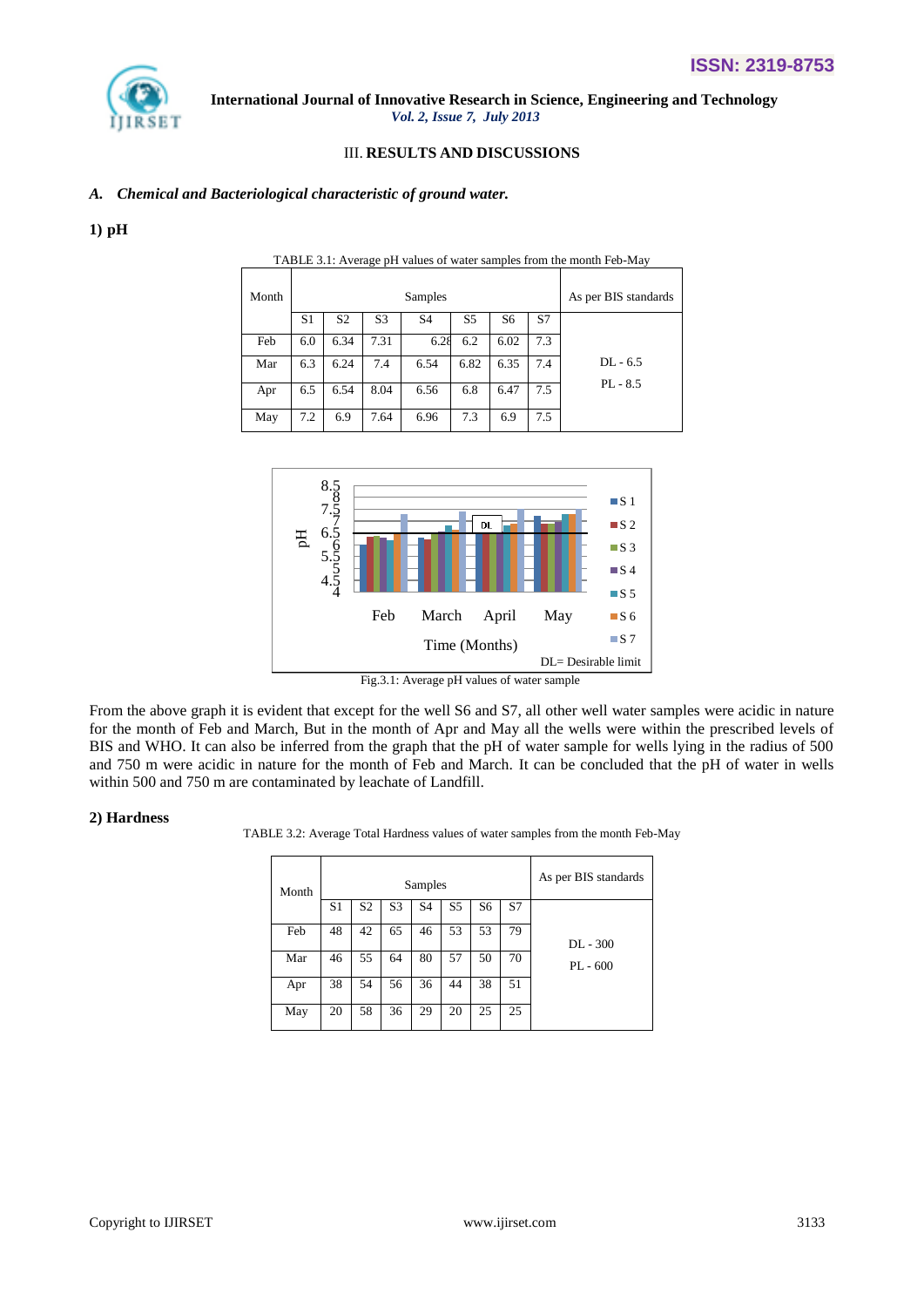



Fig 3.2: Average Total Hardness values of water sample

From the above graph it is evident that the hardness of all water samples from the well were within the desirable limits. The hardness of water samples of all the wells were within the prescribed levels of BIS standards for the month of Feb – May. It can also be concluded that all the well water samples were soft water. From the above graph it can also be concluded that the hardness of water gradually decreases in summer seasons.

## **3) Nitrates**

| Month |                |                | As per BIS standards |                |                |                |       |                         |
|-------|----------------|----------------|----------------------|----------------|----------------|----------------|-------|-------------------------|
|       | S <sub>1</sub> | S <sub>2</sub> | S <sub>3</sub>       | S <sub>4</sub> | S <sub>5</sub> | S <sub>6</sub> | S7    |                         |
| Feb   | 61.3           | 60.2           | 61.8                 | 4.6            | 6.8            | 57.5           | 47.4  |                         |
| Mar   | 61.5           | 63.8           | 61.5                 | 6.85           | 5.0            | 64.7           | 51.33 | $DI - 45$<br>$PL - 100$ |
| Apr   | 59.1           | 64.8           | 58.8                 | 19.8           | 9.8            | 68.9           | 71.16 |                         |
| May   | 36.6           | 51.2           | 36.6                 | 19.8           | 9.8            | 45.8           | 43.5  |                         |
|       |                |                |                      |                |                |                |       |                         |

#### TABLE 3.3: Average Nitrates values of water samples from the month Feb-May



Fig 3.3: Average Nitrates values of water sample

From the above graph it is evident that all the well water samples lying within 1000 m from landfill site were contaminated with nitrate concentration above the desirable limits of BIS standards in summer season i.e. Feb – May except S4 and S5. The well water samples S4 and S5 which are lying in the radius of 500 – 750m contain nitrate concentration below the desirable limits. It can also be concluded that all the well water samples lying within the range of 500m contains nitrate concentration above the prescribed BIS limits and WHO standards due to contamination of the leachate.

 $\text{DIF } 3.4: \text{Average TDR}$  values of water samples from the month  $\text{Fek} \text{ Mox}$ 

## **4) Total Dissolved Solids**

| TABLE 5.4. AVERGE TDS VAIDES OF WATER SAMPLES HOME THOMAT FED-MAY |    |                |                |                      |    |                |     |         |  |  |
|-------------------------------------------------------------------|----|----------------|----------------|----------------------|----|----------------|-----|---------|--|--|
|                                                                   |    |                | Samples        | As per BIS standards |    |                |     |         |  |  |
| Month                                                             | S1 | S <sub>2</sub> | S <sub>3</sub> | S4                   | S5 | S <sub>6</sub> | S7  |         |  |  |
| Feb                                                               | 61 | 79             | 185            | 72                   | 88 | 76             | 148 | DL-500  |  |  |
| Mar                                                               | 65 | 72             | 178            | 142                  | 84 | 85             | 171 | PL-2000 |  |  |
| Apr                                                               | 63 | 82             | 161            | 63                   | 73 | 63             | 142 |         |  |  |
| May                                                               | 65 | 90             | 155            | 90                   | 72 | 65             | 130 |         |  |  |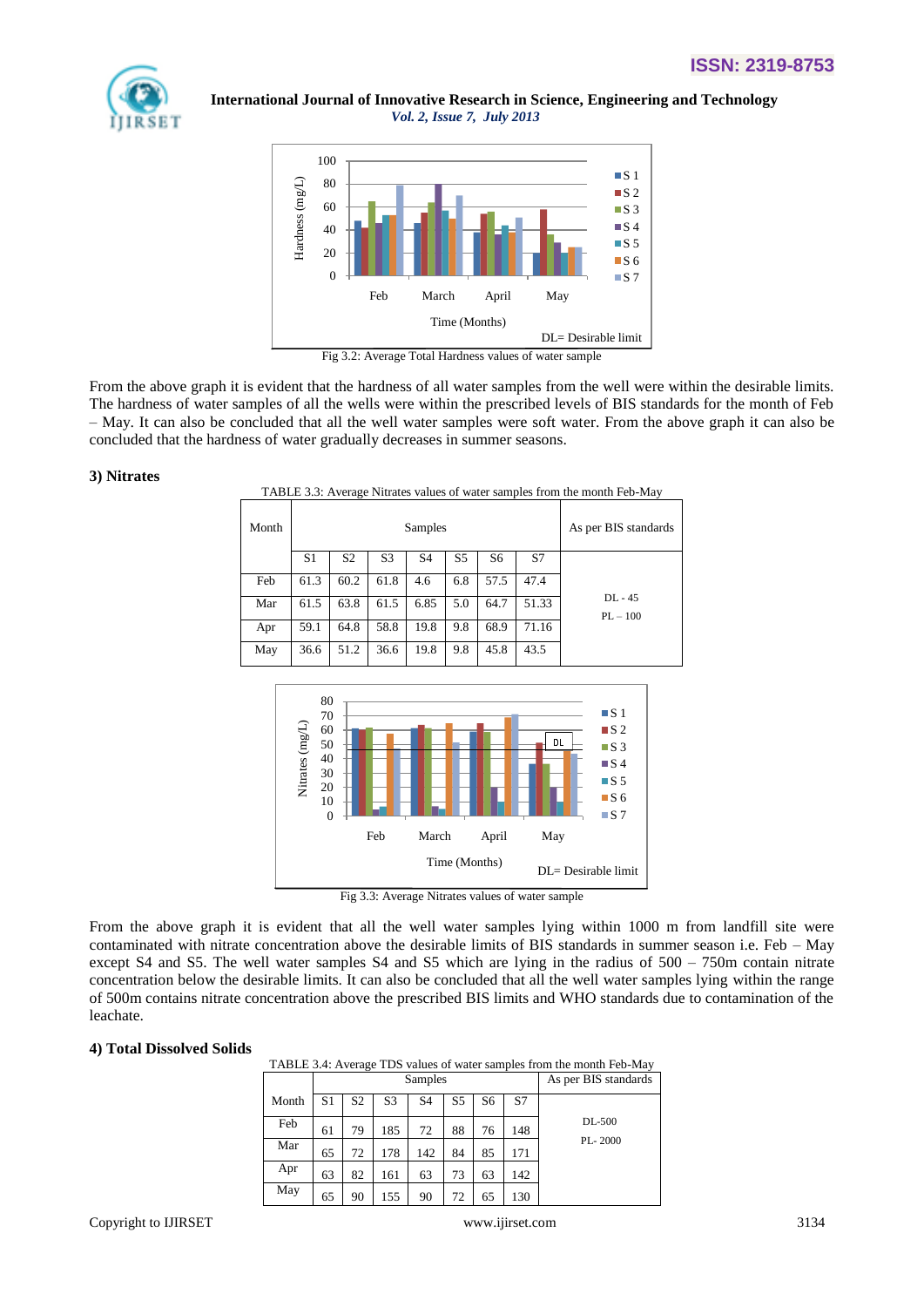



Fig 3.4: Average TDS values of water sample

From the above graph it is evident that the all the well water samples lying within 1000 m from landfill area were having TDS concentration within the prescribed limits of BIS and WHO standards.

## **5) Lead**

| TABLE 3.5: Average Lead values of water samples from the month Feb-May |        |                |                      |                |           |           |                |                                    |  |  |  |
|------------------------------------------------------------------------|--------|----------------|----------------------|----------------|-----------|-----------|----------------|------------------------------------|--|--|--|
|                                                                        |        |                | As per BIS standards |                |           |           |                |                                    |  |  |  |
| Month                                                                  | S1     | S <sub>2</sub> | S <sub>3</sub>       | S <sub>4</sub> | S5        | S6        | S7             |                                    |  |  |  |
| Feb                                                                    | 0.004  | ND.            | 0.0002               | 0.0028         | <b>ND</b> | <b>ND</b> | ND.            |                                    |  |  |  |
| March                                                                  | 0.0033 | N <sub>D</sub> | 0.0004               | 0.0005         | ND.       | ND.       | N <sub>D</sub> | $DL -0.05$                         |  |  |  |
| April                                                                  | 0.0004 | ND.            | 0.0003               | 0.0004         | <b>ND</b> | ND.       | ND.            |                                    |  |  |  |
| May                                                                    | 0.0001 | ND.            | 0.0001               | 0.0002         | ND.       | ND.       | ND.            |                                    |  |  |  |
|                                                                        |        |                |                      |                |           |           |                | $S - Sample$ , ND $-$ Not Detected |  |  |  |



Fig 3.5: Average Lead values of water sample

From the above graph it is evident that all the well water samples lying within 1000 m from landfill area were having lead concentration within the prescribed limits of BIS and WHO standards. It can also be concluded that the surrounding well water of study area were not contaminated with lead metal.

## **6) MPN**

TABLE 3.6: Average MPN values of water samples from the month Feb-May

|       |                | $\overline{\phantom{0}}$ | As per BIS standards |                |                |    |    |                |
|-------|----------------|--------------------------|----------------------|----------------|----------------|----|----|----------------|
| Month | S <sub>1</sub> | S <sub>2</sub>           | S <sub>3</sub>       | S <sub>4</sub> | S <sub>5</sub> | S6 | S7 |                |
| Feb   | 1600           | 50                       | 300                  | 300            | 17             | 9  | 13 | $DI. -1/100ml$ |
| Mar   | 1600           | 60                       | 360                  | 110            | 14             | 4  | 14 |                |
| Apr   | 1600           | 110                      | 300                  | 26             | 11             | 16 | 13 |                |
| May   | 1600           | 1600                     | 300                  | 34             | 14             | 13 | 11 |                |